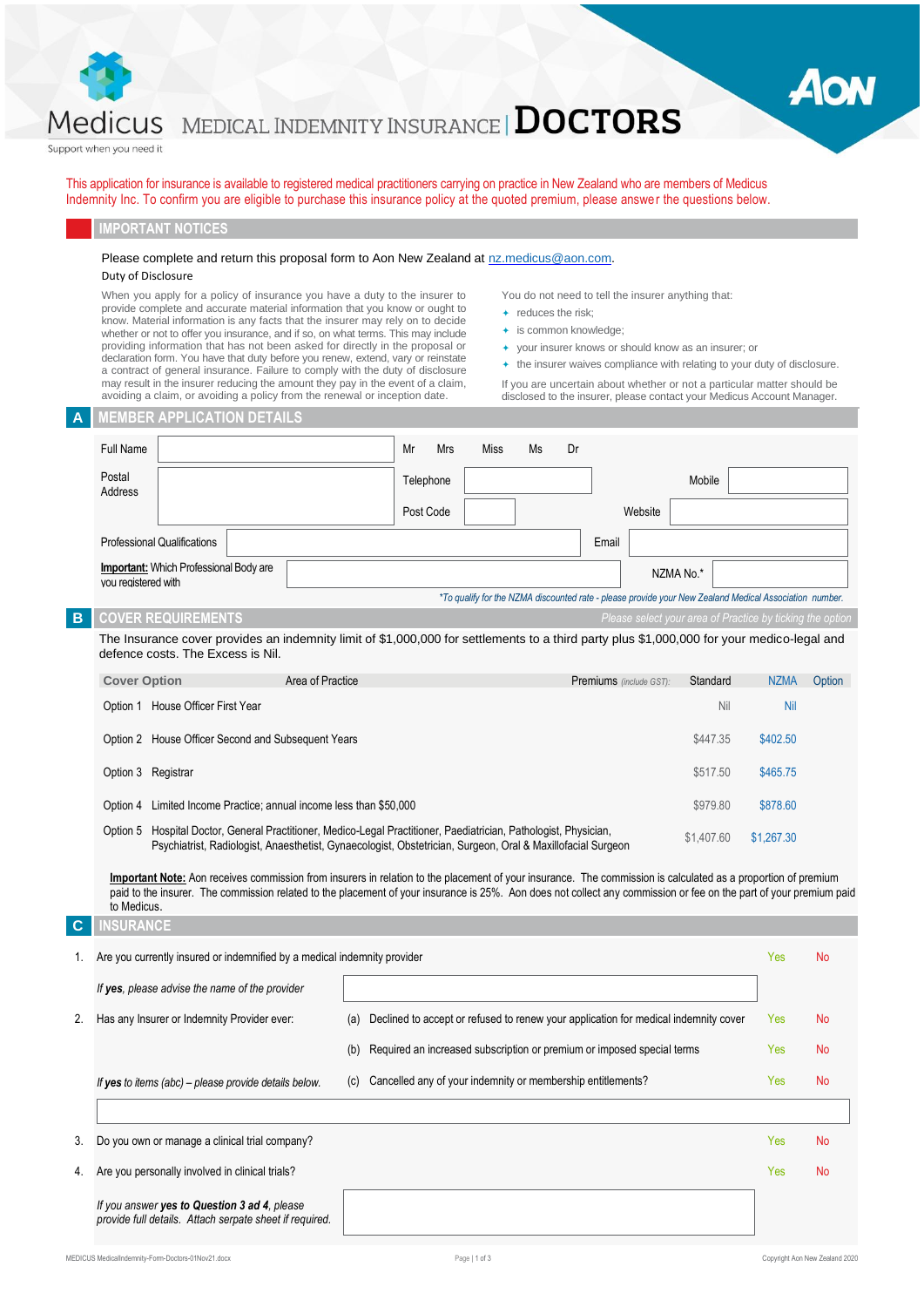

### MEDICAL INDMENITY INSURANCE PROPOSAL DOCTORS

#### **DISCLOSURE**

|    | 1. In the last 5 years have any complaints been made about you that have been dealt with by the office of the Health and Disability Commissioner?<br>Yes                                      |                                                                       |      |           |  |  |
|----|-----------------------------------------------------------------------------------------------------------------------------------------------------------------------------------------------|-----------------------------------------------------------------------|------|-----------|--|--|
| 2. | In the last 5 years have any complaints or concerns been raised about you that have, in isolation or cumulatively, led to an outcome where:                                                   |                                                                       |      |           |  |  |
|    | You are required to take any steps to address areas of concern arising from the complaint or concern<br>(a)                                                                                   |                                                                       | Yes  | <b>No</b> |  |  |
|    | There has been a referral for education or other remediation<br>(b)                                                                                                                           |                                                                       | Yes  | <b>No</b> |  |  |
|    | Your professional body (Medical Council, Nursing Council, Medical Sciences Council for example) became involved<br>(c)                                                                        |                                                                       | Yes: | <b>No</b> |  |  |
| 3. | Have you been the subject of any other complaint, investigation, enguiry or claim for compensation that is not described in the above<br>(regardless of insurance indemnity applying or not)? |                                                                       | Yes: | <b>No</b> |  |  |
|    | If you have <b>yes</b> to any of the above, please provide details.                                                                                                                           | Attach a separate sheet if required – and TICK to confirm attachment: |      |           |  |  |

#### **E IMPORTANT INFORMATION & TERMS OF BUSINESS**

As **your** insurance advisor, **we** want to draw **your** attention to certain important matters that relate to **your** insurance. Except as otherwise agreed (in writing), **you** agree that **Aon's** Terms of Business apply to the provision of **our** services. These terms are available here [www.aon.co.nz/About-Aon/Terms-of-Business](http://www.aon.co.nz/About-Aon/Terms-of-Business) and apply to all new business and renewals. **You** accept these terms by continuing to instruct **us**.

#### **F DECLARATION**

This quote is based on the information you have provided in this online application.

▪ I acknowledge that I have read, understood and agree to comply with my duty of disclosure obligations.

#### Insurer Declaration

- I/we hereby declare that the answers given in this proposal (and any attachments relating to it) are true, and I/we have disclosed all material facts and should any information given by me/us alter between the date of this Proposal and the inception date of the insurance to which this Proposal relates I/we shall give immediate notice thereof.
- I/We agree authorise NZI, a business division of IAG New Zealand Limited, to collect or disclose any personal information relating to this insurance to/from any other insurers or the Insurance Claims Register.
- **.** I/we agree that this Proposal, declaration (and any attachments to it) and any other information supplied to NZI, a business division of IAG New Zealand Limited, in support of this Proposal shall be the basis of the contract between us.

#### Insurer Financial Strength Ratings (in summary form) Rating Scale

The insurer providing this product is NZI, a business division of IAG New Zealand Limited, and has been given an AA- (Strong) Insurer Financial Strength Rating by Standard & Poor's (Australia) Pty Ltd in accordance with the Insurance (Prudential Supervision Act) 2010.

■ Aon is committed to protecting your personal information in accordance with the New Zealand Privacy Principles under the Privacy Act 2020. For further detail refer to our **Privacy Policy**. We collect, use and disclose personal information to offer, promote, provide, manage and administer the many financial services and products we and our group of companies are involved in as set out in the Aon Privacy Policy. In order to do this, we may also share your information with other persons or entities who assist us in providing or promoting our services as set out in the Aon Privacy Policy.

| Standard & Poor's (Australia) Pty Ltd |                         |            |          |           |                       |  |
|---------------------------------------|-------------------------|------------|----------|-----------|-----------------------|--|
| <b>AAA</b>                            | <b>Extremely Strong</b> | в          | Weak     |           | <b>CCC</b> Very Weak  |  |
| AA                                    | Very Strong             | <b>BBB</b> | Good     | <b>CC</b> | <b>Extremely Weak</b> |  |
| A                                     | Strong                  | <b>BB</b>  | Marginal | <b>SD</b> | Selective Default     |  |
|                                       |                         |            |          |           | Default               |  |

#### This form does not automatically bind the insurers as cover is subject to insurer approval.

| Name   | Date                                                                   |  |
|--------|------------------------------------------------------------------------|--|
| Signed | Date, within the next 30 days, you<br>would like Insurance to commence |  |

Please return this Form to[: nz.medicus@aon.com](mailto:nz.medicus@aon.com) Medicus Indemnity New Zealand Inc C/o Aon New Zealand | PO Box 2517 | Wellington 6140 | 04 819 4000

**FILE SAVE PRINT**